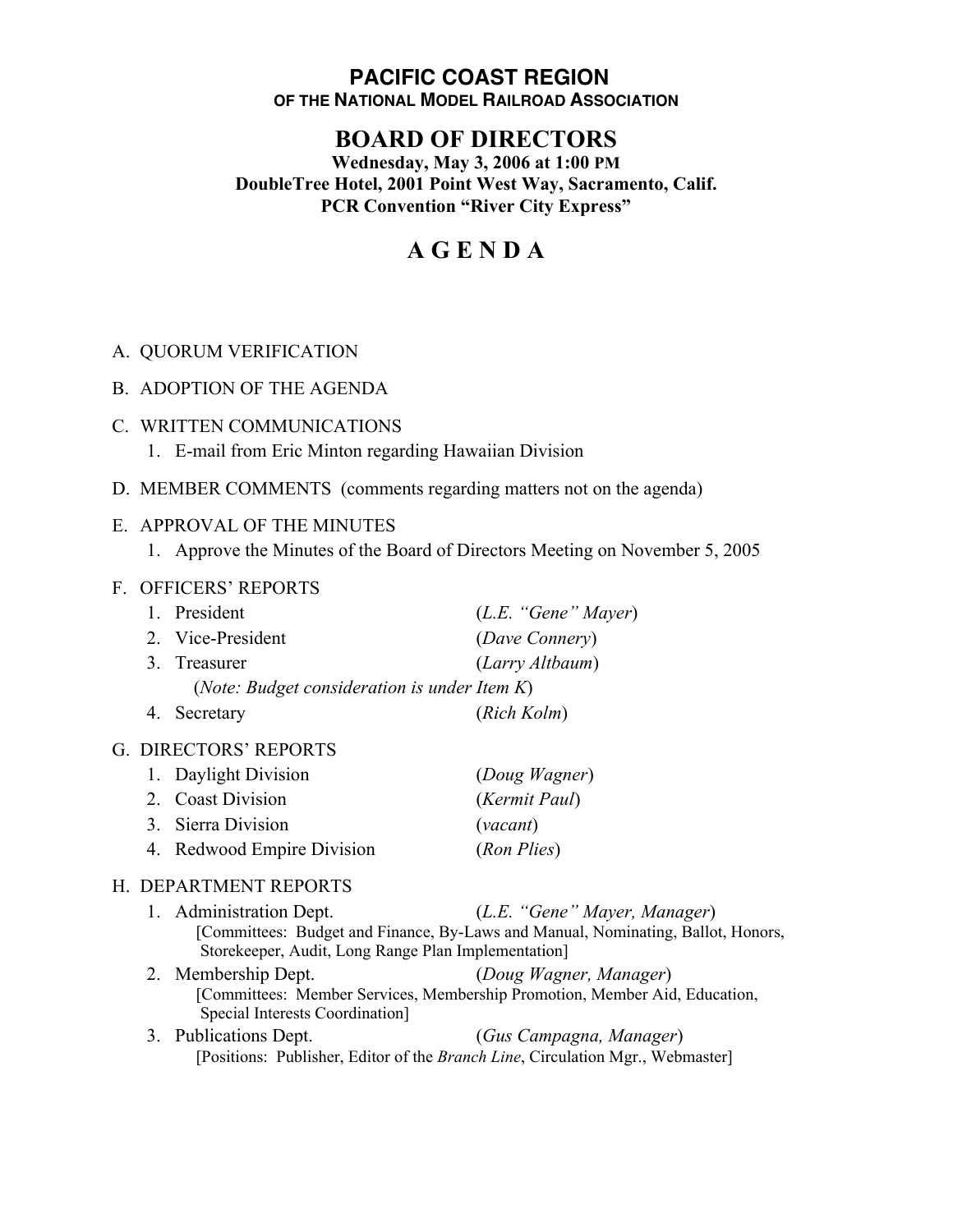PCR Board of Directors May 3, 2006 Agenda Page 2

# H. DEPARTMENT REPORTS, continued

|                |                                                 | 4. Convention Dept.                                                               | (Dennis Stokely, Manager)      |  |  |  |
|----------------|-------------------------------------------------|-----------------------------------------------------------------------------------|--------------------------------|--|--|--|
|                |                                                 | • 2006 Sacramento, "River City Express" (Bob Warner, Chairperson)                 |                                |  |  |  |
|                |                                                 | • 2007 Santa Cruz, "Suntan Special" (Kevin Hurley, Chairperson)                   |                                |  |  |  |
|                |                                                 | • 2008 Fresno, "Sierra Memories" (John Houlihan, Chairperson)                     |                                |  |  |  |
|                | - Convention proposal for review and acceptance |                                                                                   |                                |  |  |  |
|                |                                                 | 5. Contest Dept.                                                                  | (Bill Scott, Manager)          |  |  |  |
|                |                                                 | 6. Achievement Program Dept.                                                      | (Jack Burgess, Manager)        |  |  |  |
|                |                                                 | 7. Non-Rail Activities Dept.                                                      | (Mary Moore-Campagna, Manager) |  |  |  |
| $\mathbf{I}$ . |                                                 | <b>UNFINISHED BUSINESS</b>                                                        |                                |  |  |  |
|                |                                                 | 1. Develop PCR purpose / objectives                                               | (Dave Connery)                 |  |  |  |
|                | 2.                                              | Disposition of Heinsohn estate items                                              | (Dave Connery)                 |  |  |  |
|                | 3.                                              | Plan to send Regional news to all Regional members at least quarterly             |                                |  |  |  |
|                |                                                 |                                                                                   | (Gus Campagna)                 |  |  |  |
|                |                                                 | 4. Model contest alternatives                                                     | (Ron Plies)                    |  |  |  |
| J.             |                                                 | <b>NEW BUSINESS</b>                                                               |                                |  |  |  |
|                | 1.                                              | Elected Division Directors assume office                                          |                                |  |  |  |
|                | 2.                                              | Proposed purchase of laptop computers (John Marshall)                             |                                |  |  |  |
|                | 3.                                              | Proposed lower convention registration fee for first-time attendees               |                                |  |  |  |
|                |                                                 |                                                                                   | (Dennis Stokely)               |  |  |  |
|                |                                                 | 4. Regional services for members in the Hawaiian Division (discussion)            |                                |  |  |  |
|                |                                                 | K. BUDGET                                                                         |                                |  |  |  |
|                |                                                 | 1. Budget for FY 2006                                                             | (Larry Altbaum)                |  |  |  |
|                |                                                 | L. ANNOUNCEMENTS                                                                  |                                |  |  |  |
|                |                                                 | $1 \quad \text{M} \rightarrow \text{D} \rightarrow \text{A} \rightarrow \text{D}$ |                                |  |  |  |

- 1. Next Board of Directors meeting
- 2. Other announcements

## M. ADJOURNMENT

Rich Kolm 4/25/06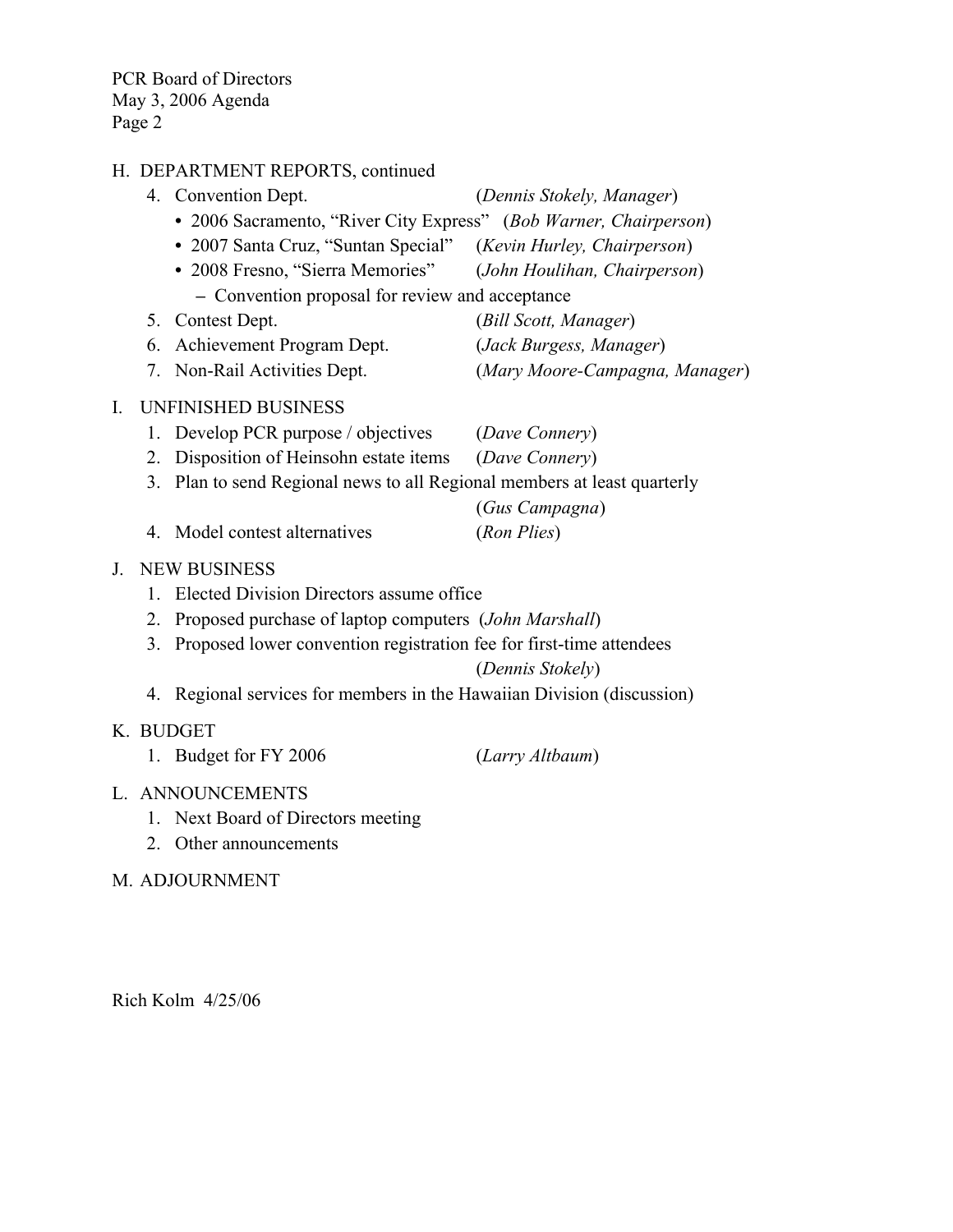E-MAIL to L.E. "Gene" Mayer

From: Eric Minton <eric@ericminton.net> Date: April 1, 2006 11:07:20 PM PST To: GeneFWRR@aol.com Subject: Hawaii Division

Aloha

I replied once before about the Hawaii division status, never received a reply.

The most recent communication suggest only 2 out of 40 MNRA members are part of PCR. Your column make reference to the former division head as "AL". Not much of a head if some of us never heard of him, or his resignation.

Secondly I suspect the national organization is concerned, as why would they support the one dues concept.

Third. If we are 40 members what is the breakdown between islands. There are 8 major islands. On a clear day I can see Molokai, I can't drive there, a flight , with security check in, takes 2 hours +, over 100.00 dollars and then renting a car, explains why most national members pay more attention to national than each other.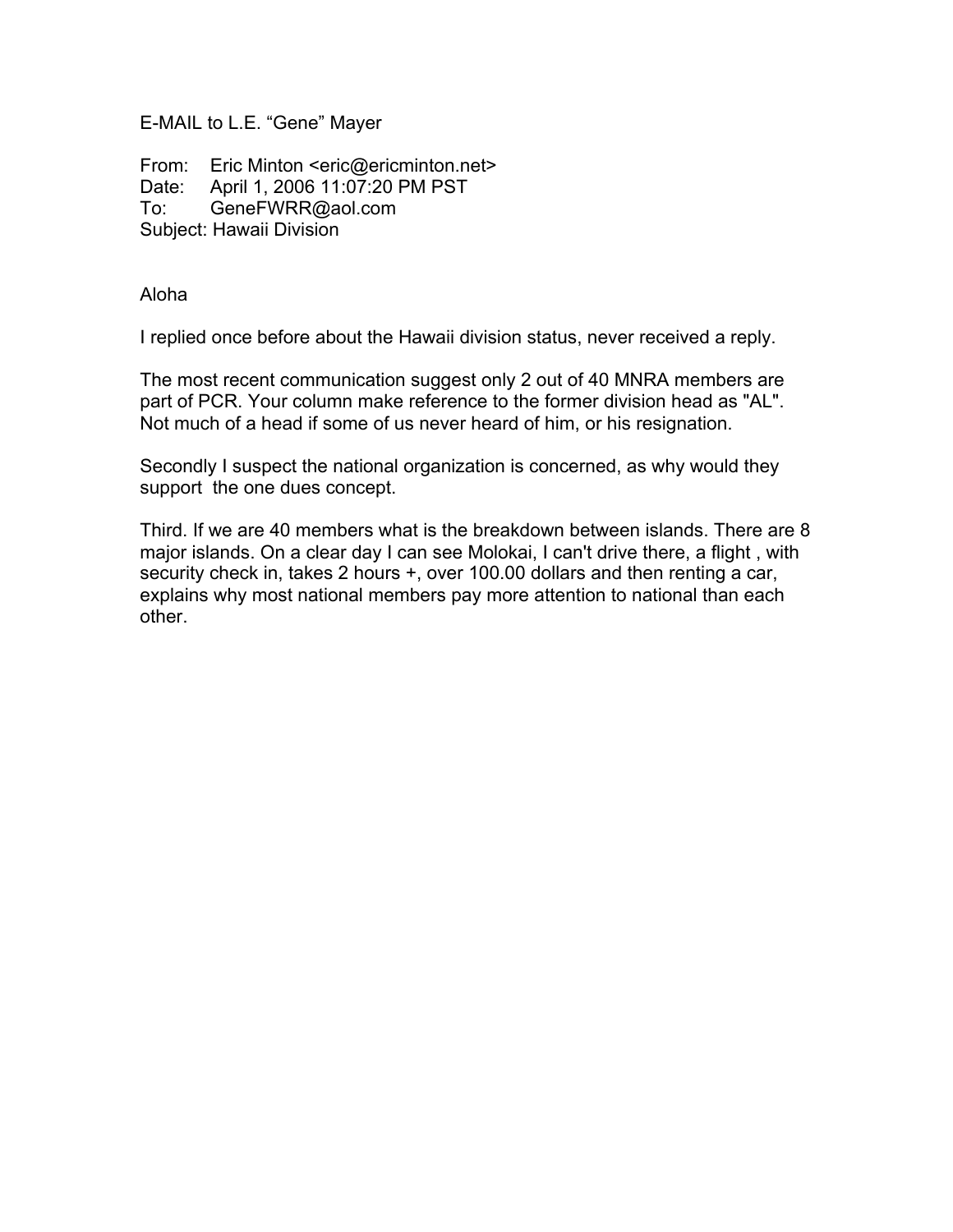# **Vice-President's Report**

# April 2006

**Keith Heinsohn Estate** – Ray deBlieck, Kermit Paul, Dennis Stokley and myself have inventoried all the items in the estate and have corrected the data base. There are a total of 677 items (19 that are not scale specific, 629 HO scale, 26 N scale and 3 Z scale). I have guess-timated the value of each item and the total is approximately \$13,400 for the entire estate. I have divided the list of items into three categories:

- 1. Items that are high value (\$40 or higher) which I propose we attempt to dispose of through e-Bay auctions. This will require several members who will list for sale and then ship to the winning bidder the items. We also need a system of tracking the results and getting the monies transferred from a Paypal account to the PCR. There are 124 items in this category and total value of these e-Bay items is about \$8,500.
- 2. Items of intermediate value (\$10 to \$39) I am planning on selling through a Silent Auction this Friday at this years River City Express PCR Convention. There are 207 items in this category and the total value of these items is about \$3,300. (Chuck Mitchell has volunteered to help with this.)
- 3. Items of lower value (Under \$10) I propose we sell through the Coast Division Auction. There are 344 items in this category and we would put them into lots for a total of 150 bid items or less with a value of about \$1,600.

Auction commissions and e-Bay mailing charges will probably eat up about 10% for a possible net to PCR of \$12,060, however this is based on some very wild guesses and as we all know, auctions can be very fickle at times. Considering this,  $a + or - 50\%$  would probably be wise to assume – we should not count our chickens before they are hatched. This is also dependent on having the help of several PCR members during each of the above three "phases" of the estate disposition.

It is my proposal as the funds are acquired they be added to the current operating budget and used to defray costs during this transition period. I further suggest a report of the status of the estate and funds received be a part of each PCR BOD meeting until the estate is completely liquidated.

**PCR Purpose and Objectives** – Thanks to everyone who provided input on the "strawdog" I sent out about 2 months ago. Special thanks to Rich Kolm, who reworked the wording into a much more useful text. The current status of the proposal follows. I would like to discuss this during Old Business and if we can reach agreement, put these objectives into effect.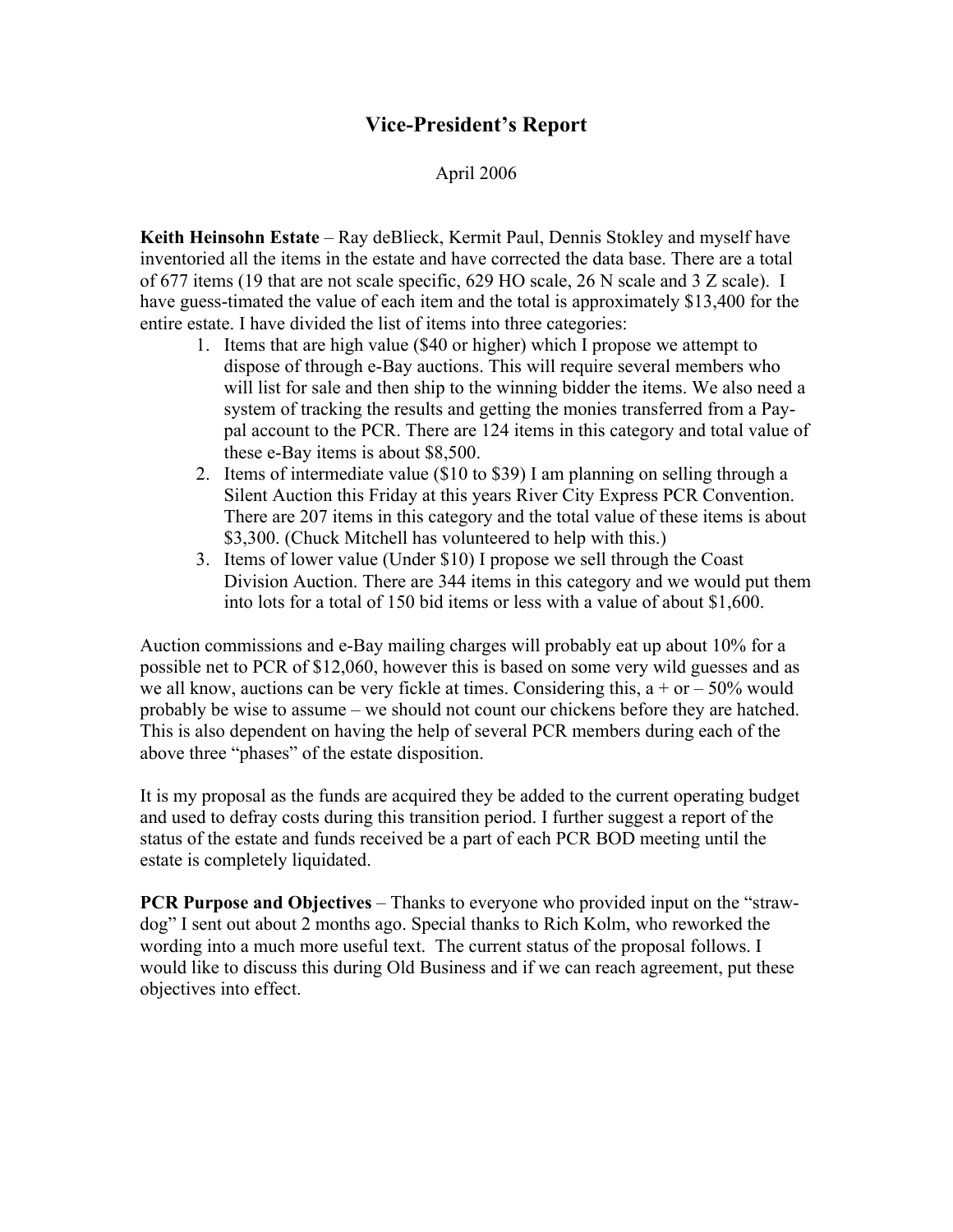#### **PCR Purpose**

*Within the context of the general purposes of PCR as a non-profit educational and scientific corporation there is a member-oriented purpose which is...*

To provide model railroading activities and support that is locally focused and personal so all members of the Pacific Coast Region have the opportunity to fully benefit from their NMRA membership.

## **PCR Objectives**

- 1. Support the Divisions in holding regular local meetings (at least quarterly) and other activities that are pertinent to the model railroading interests of members in their area.
- 2. Provide regular (at least quarterly) communications with members that inform them about activities and events, explain programs, add to their model and prototype railroading knowledge, and report on members accomplishments.
- 3. Provide a range of activities at the PCR Annual Conventions to promote fellowship, share common interests within the hobby, add to the members model and prototype railroading skills and knowledge and recognize accomplishments.
- 4. Provide regional support and administration of NMRA programs such as the achievement program, contests, member aid, and national conventions and conduct educational programs within our area.
- 5. Encourage and serve as sponsor for historical and technical research projects and events.
- 6. Operate the Region in a fiscally sound manner with opportunities for input and participation by members.